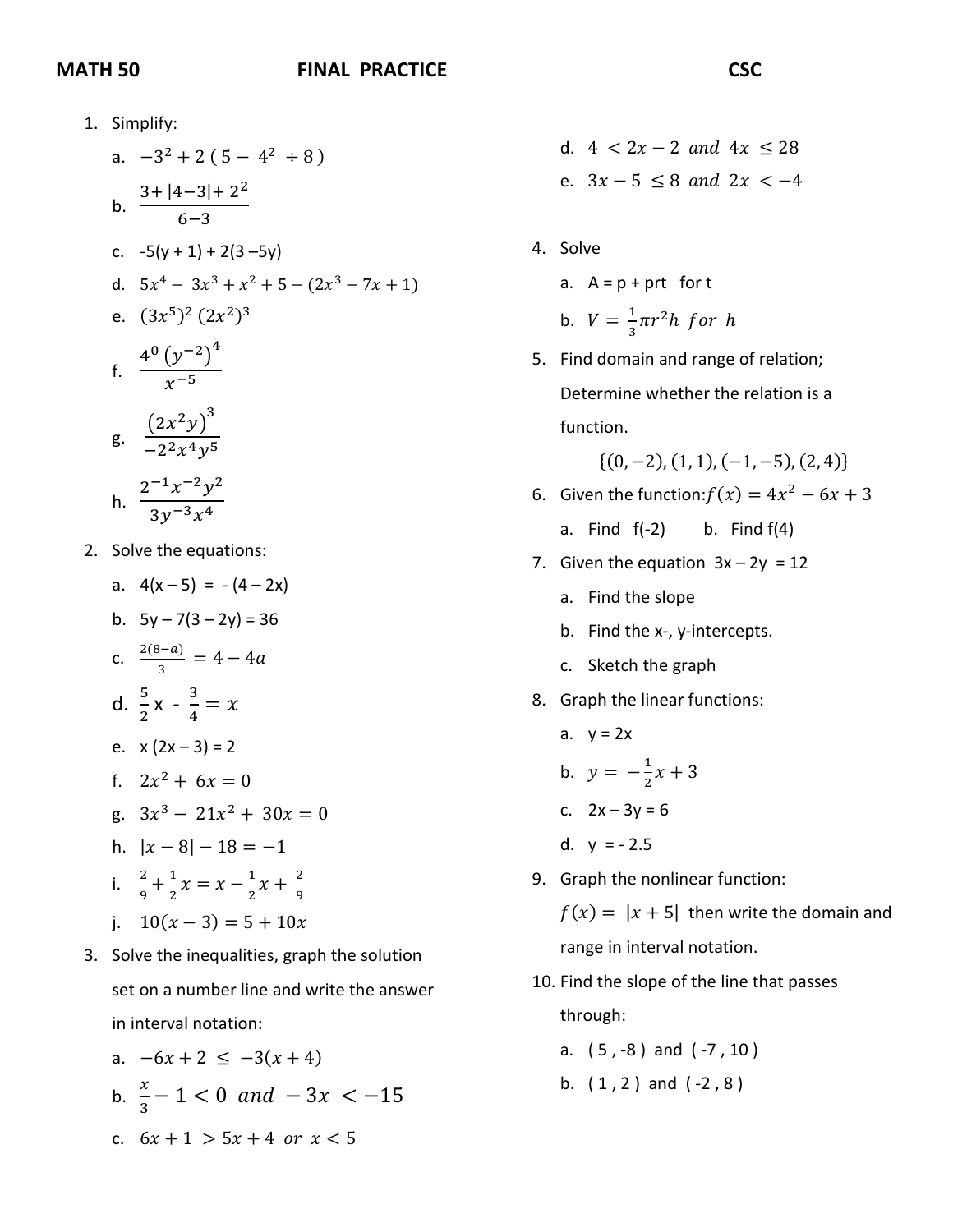- 11. Find the equation of the line containing the points  $(1, 2)$  and  $(-2, 8)$ . Write the equation in standard form.
- 12. Find an equation of the line containing the point ( 8 , 2 ) and perpendicular to the line  $y = \frac{2}{5}x + 4$ , write your answer in

function notation.

- 13. Find an equation of the line that passes through the point ( 4 , 2 ) and parallel to the line  $x + 3y = 6$
- 14. Graph each inequality:
	- a.  $5x + 4y \le 20$
	- b.  $2x y > 3$
- 15. Graph the solution of system of linear inequalities:

$$
\begin{cases} x + 2y \le 4 \\ y > x + 2 \end{cases}
$$

16. Multiply and simplify:

a. 
$$
(3x-5)(2x+3)
$$
  
\nb.  $(x^2 - 9b)(x^2 + 9b)$   
\nc.  $-x^2(-2x^2 + x - 3)$   
\nd.  $(4x - 2)^2$   
\ne.  $(x + 3)(2x^2 + x + 1)$ 

17. Divide:

a. 
$$
\frac{12x^3 + 20x^2 - 4x}{4x}
$$
  
\nb. 
$$
(x^2 + 4x - 10) \div (x - 2)
$$
  
\nc. 
$$
\frac{6x^6y^2 + 3x^3y}{3x^3y}
$$
  
\nd. 
$$
(3x^2 + 14x + 8) \div (x + 4)
$$

18. Solve each system of linear equations

a. 
$$
\begin{cases} x + y = 2 \\ 2x + 3y = 7 \end{cases}
$$

b.  $\begin{cases} 4x - 3y = 24 \\ 4x + 5y = -8 \end{cases}$  $4x + 5y = -8$ c.  $\begin{cases} 2x - 3y = 5 \\ 6x + y = 1 \end{cases}$ 

19. Factor each polynomial completely:

- a.  $9x^3 + 39x^2 + 12x$ b.  $2x^2 + 5x - 12$ c.  $4y^2 - 49$ d.  $8x^3 + 27$ e.  $2xy + 8x - 3y - 12$ f.  $2x^2 - 16xy + 32y^2$ g.  $8x^3 - 125$ h.  $x^3 + 2x^2 - 9x - 18$
- 20. Scientific notation problems
	- a. Write  $4.8 \times 10^{-5}$  in the standard notation.
	- b. Write 32,710,000 in scientific notation
	- c. Using scientific notation to evaluate  $(7 \times 10^{-5})$ (9 × 10<sup>7</sup>) and write the answer in scientific notation.
- 21. Two men started from the same place at the same time. One travels due North at a rate of 65 mph, and the other travels due South at a rate of 55 mph. In how many hours will they be 420 miles apart?
- 22. The longer leg of a right triangle is 10 cm more than the shorter leg and the hypotenuse is 10 cm less than twice the shorter leg. Find the length of the 3 sides of the triangle.
- 23. A chemist has one solution which is 30% acid and another solution which is 60% acid. How may pounds of each solution must be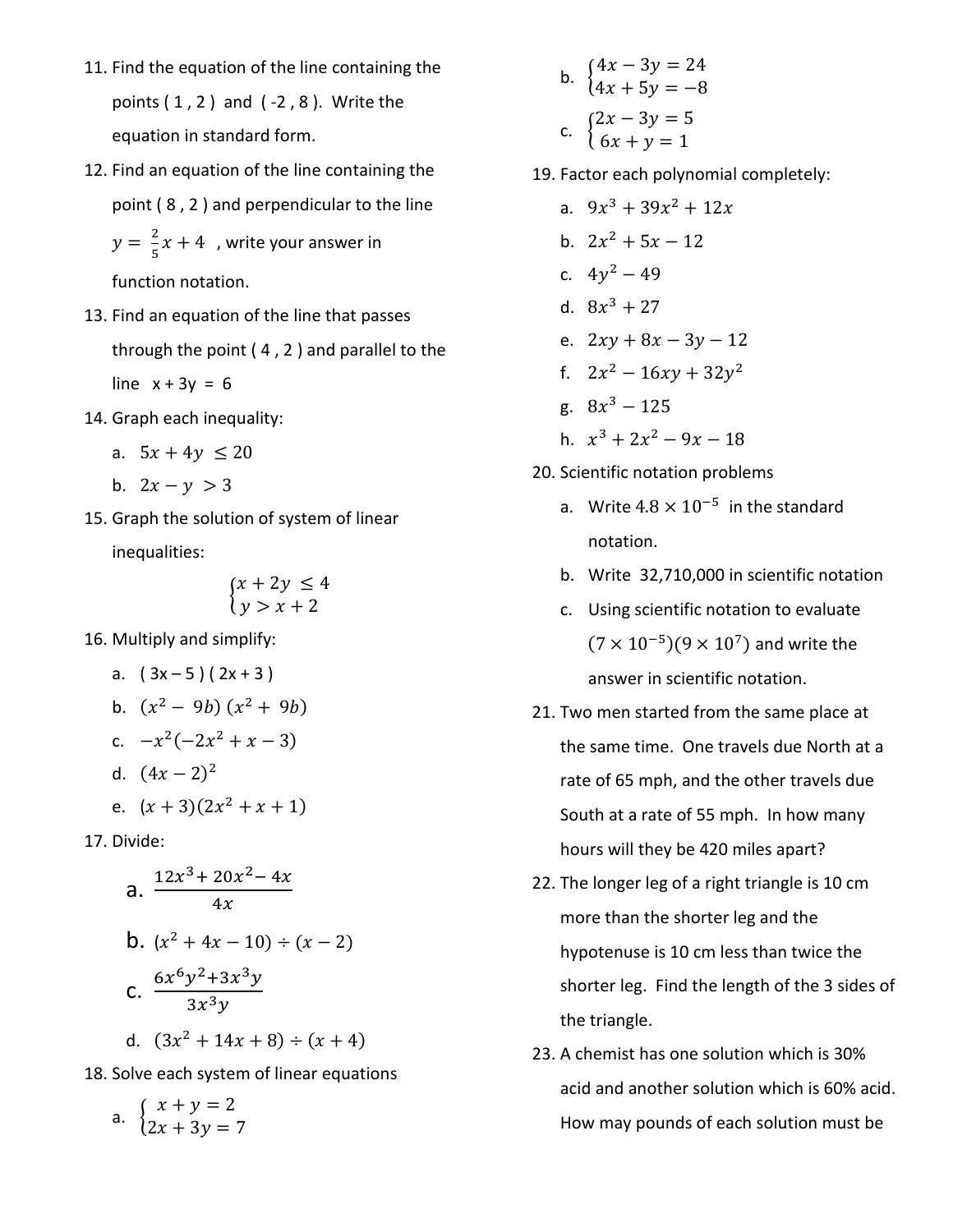used to produce 60 pounds of solution which is 50% acid?

- 24. The length of a rectangle is five feet less than the width. If the perimeter is 80 feet, find the length and width.
- 25. The lengths of the sides of a triangle are represented by three consecutive even integers. If the perimeter of the triangle is 132 feet, find the lengths of its sides.
- 26. An office worker paid \$16.40 for 50 stamps. If some were \$0.37 stamps, and the rest were \$0.23 stamps. How many of each kind were purchased?
- 27. The perimeter of a rectangle is 36 feet. The length is twice the width. Find the dimensions of the rectangle.
- 28. Basketball tickets at a high school sell for \$5 for general admission and \$2 for students. \$900 was made in ticket sales for one game and a total of 270 tickets were sold. How many of each type of ticket was sold?
- 29. Solve each equation:
	- a.  $3(2x + 4) 20 = 3 + 5x$ b.  $\frac{6x-8}{5} = 2x$ c.  $\frac{7}{5}$  $\frac{7}{5}x + \frac{3}{5} = -x$ d.  $|2x - 1| = |7 - x|$ e.  $x^3 - 8x^2 + 12x = 0$ f.  $x(x + 2) = 8$

30. Solve

a. 
$$
V = \frac{1}{3}Ah
$$
 for h  
b. Solve  $P = 2w + 2h$  for w

- 31. Find the domain and range of the relation. Is it a function?  $\{(0,1), (1,2), (2,4)\}\$
- 32. Find x- and y- intercepts of the line  $3x + 2y = 6$ . Then graph.
- 33. Graph each of the follow:
	- a.  $y = -2x + 3$ b.  $y = \frac{1}{3}x$
	- c. 3x + 2 = 7
	- d.  $f(x) = \sqrt{x} 2$
- 34. Find the slope and equation of the line through (2, 3) and (4, 7). Write the equation in slope-intercept form.
- 35. Find the equation of the line through (0, 3) and parallel to the line  $x + 5y = 20$ , write the equation in standard form.
- 36. Simplify:

a. 
$$
\frac{3x^8y^0}{6x^5y^3}
$$
  
b. 
$$
\frac{(3a^4b)^2}{a^8b^3}
$$
  
c. 
$$
\frac{2^{-3}x^{-4}y^2y^6}{x^5y^{-3}}
$$

38. Find the slope for each of the following

lines:

- a.  $3x + 2y = 17$
- b.  $2x = 4$
- c.  $y = -\frac{3}{4}x + 2$ 
	- 39. Dennis and Nancy Wood are celebrating their 30<sup>th</sup> wedding anniversary by having a